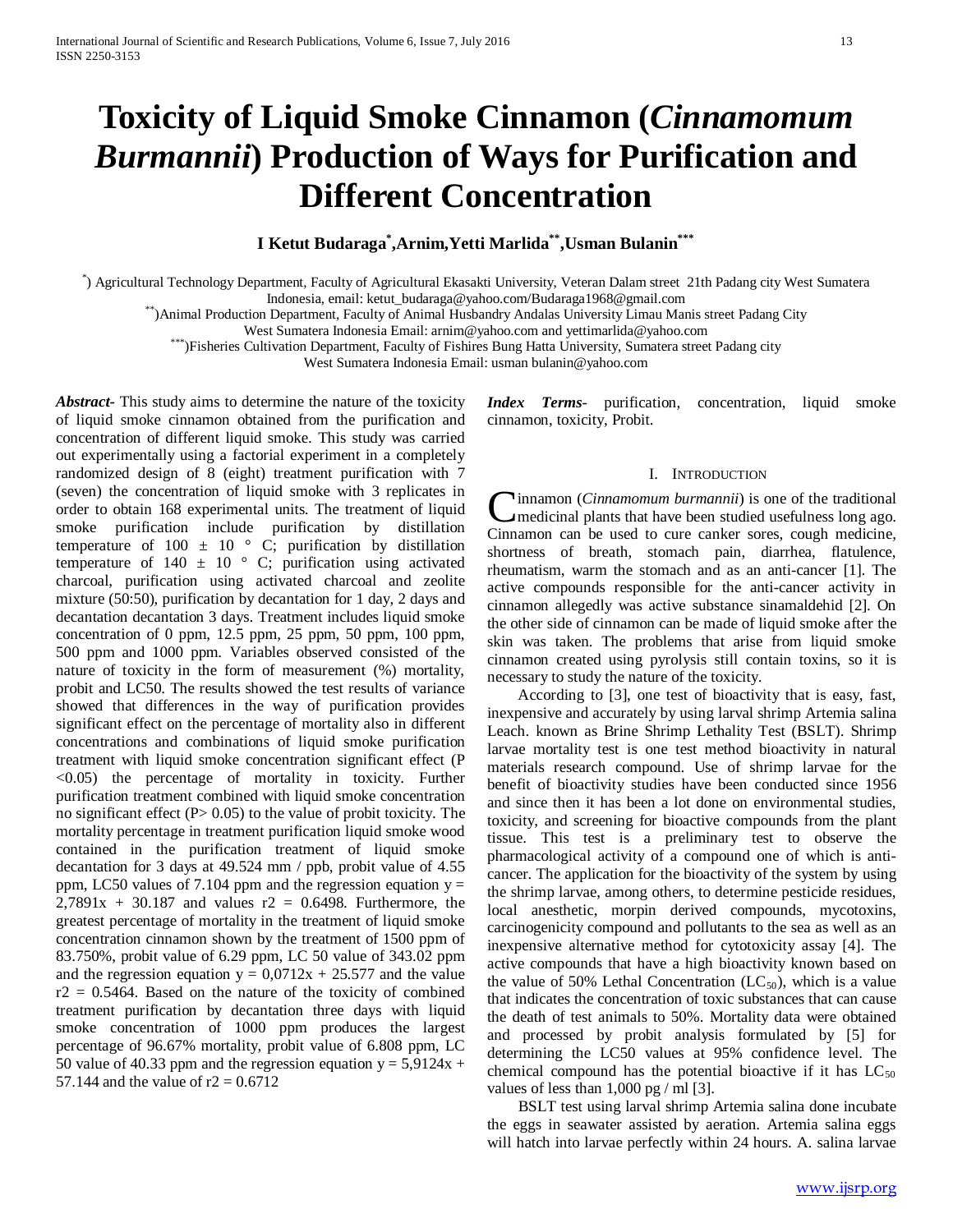are well used to test BSLT is aged 48 hours because if more than 48 hours it is feared the death was not due to toxicity of Artemia salina extract but by the limited supply of food [3]. The benefit of shrimp larvae of A. salina for this BSLT test is sensitive to the nature of the test material, the cycle time of life more quickly, easily bred and the price is cheap. A. salina sensitive nature likely caused by circumstances were very thin skin membrane that allows the diffusion of substances from the environment that affect the metabolism in the body. A. salina is found in almost all surface waters in the world who have a salinity range of 10 - 20g / L, it is this which causes easily bred. Newly hatched larvae are called nauplius oval and reddish color with a length of 400 μm with a weight of 15 g. Member body consisting of a pair of small antennae (or antenna anteluena I) and a pair of large antennae (antenna or antenna II). At the front of the two small antennae that are red spots that function as eyes (oselus). At the rear there is a pair of mandibular barbels magnitude (jaw) is small, whereas in the belly (ventral) side of the front there labrum [6].

 Shrimp larvae toxicity test toxicity testing is one that is fast, safe, practical and economical for screening, fractionation, and determination of bioactivity of compounds of natural materials. National Cancer Institute of the United State of America (USA NCI) has found a significant relationship between toxicity testing on shrimp nauplius (*Bhrine Shrimp Lethality Test*) with inhibition of human tumor cells in vitro.

 Given waste plantation crops such as cinnamon are still widely available in the province of West Sumatra, and yet provide optimum added value, then it needs to be processed into liquid smoke. On the other hand liquid smoke cinnamon grade 3 still met the toxic compounds, hence the need for purification activities. Other factors besides affecting tosksisitas purification is the concentration of liquid smoke. So far there has been no study the toxicity properties of liquid smoke obtained after pemurnian. Berdasarkan that it is necessary to study assessing the nature of liquid smoke toxicity of various purification with different concentrations of liquid smoke. This study aimed to find out the nature of the toxicity of combined treatment purification with different concentrations of liquid smoke.

## II. RAW AND METHODS

Materials And Tools

1. Materials Research

 a. Raw materials: The raw material liquid smoke cinnamon at a temperature of 400°C pyrolysis, zeolites, activated charcoal,

Eggs Artemia salina Leach.

 b. Chemicals: The materials used for the analysis of chemical properties of liquid smoke. For analysis of the chemical components of liquid smoke using methanol, reagent Meyer, DMSO, sea water, and distilled water

## 2.Tools used for research

 The tools used in used in this study such as scales, flask, cup petrialis, electric stove, filter paper, oven, outoclaf, incubators, distillation apparatus, analytical balance, oven, porcelain dish, desiccator, filter, thermometer, pH meter , erlenmeyer 125 ml and 500 ml, beaker, filter paper, soxhlet, test tubes, centrifuge tubes, micro burette, pipette, pipette volumetric flask of 250 ml, centrifuge, spectrophotometer, pycnometer. The tools used in the analysis of phenol content is flask, pipette, erlemeyer, buret and sample bottle.

## **Research methods**

 This research was conducted at the Laboratory of the University Basic Ekasakti carried out experimentally using a factorial experiment in a completely randomized design of 8 (eight) treatment purification with 7 (seven) the concentration of liquid smoke with 3 replicates in order to obtain 168 experimental units. The treatment of liquid smoke purification include purification by distillation temperature of 100  $\pm$  10 ° C; purification by distillation temperature of  $140 \pm 10^{\circ}$ C; purification using activated charcoal, purification using activated charcoal and zeolite mixture (50:50), purification by decantation for 1 day, 2 days and decantation decantation 3 days. Treatment includes liquid smoke concentration of 0 ppm, 12.5 ppm, 25 ppm, 50 ppm, 100 ppm, 500 ppm and 1000 ppm.

The data were analyzed by analysis of variance on the real level of 5%, significantly different when followed by Tukey's test at 5 percent significance level [7].

## **Implementation research**

 Liquid smoke purification is done on raw materials cinnamon with pyrolysis temperature of  $400 \pm 10^{\circ}$ C for standard sign issued by [8] and the toxicity of benzo(e)pyren lower than the second most other raw materials. Activity purification performed on liquid smoke cinnamon on pyrolysis 400°C silenced once 1 week to precipitate Tar, after standing for 1 week followed by administration of the treatment purification by distillation at a temperature of  $100 \pm 10^{\circ}$ C and  $140 \pm 10^{\circ}$ C for 1 hour, filtering (absorption) using activated charcoal, activated charcoal mixture with zeolite (50:50) and zeolite and precipitation for 1,2 and 3 days. The stages of its activities as follows:

#### **a. Distillation**

 In the process of distillation: a sample of liquid smoke cinnamon result of pyrolysis at temperatures of 400 ° C as much as 100 ml put in a distillation flask where the container where the distillation flask using oil as a good conductor of heat and kept heated using an electric heater. The distillation process is done when the temperature of the heating medium (oil) is already showing the desired temperature appropriate treatment that 100°C and 140°C. Interest distillation to take all factions and is set at a temperature of  $100^{\circ}$ C and a temperature of  $140^{\circ}$ C. At each temperature treatment made three replications. Temperatures shown are the temperature of liquid smoke in the distillation flask. The steam is formed and into the coolant pipe behind (condenser) and the distillate is collected in a flask. In this purification process is obtained quality liquid smoke II quality. Results of liquid smoke to analyze the results further purification toxicity [3].

## **b. Filtering (adsorption) using activated charcoal, mix AA + zeolite and zeolite**

 Liquid smoke cinnamon result of the pyrolysis temperature of  $400^{\circ}$ C as much as 100 ml of activated carbon mixed with as much as 3.5% [9] using a funnel further shaken and allowed to stand for 15 minutes after it is filtered using Whatman # 42. The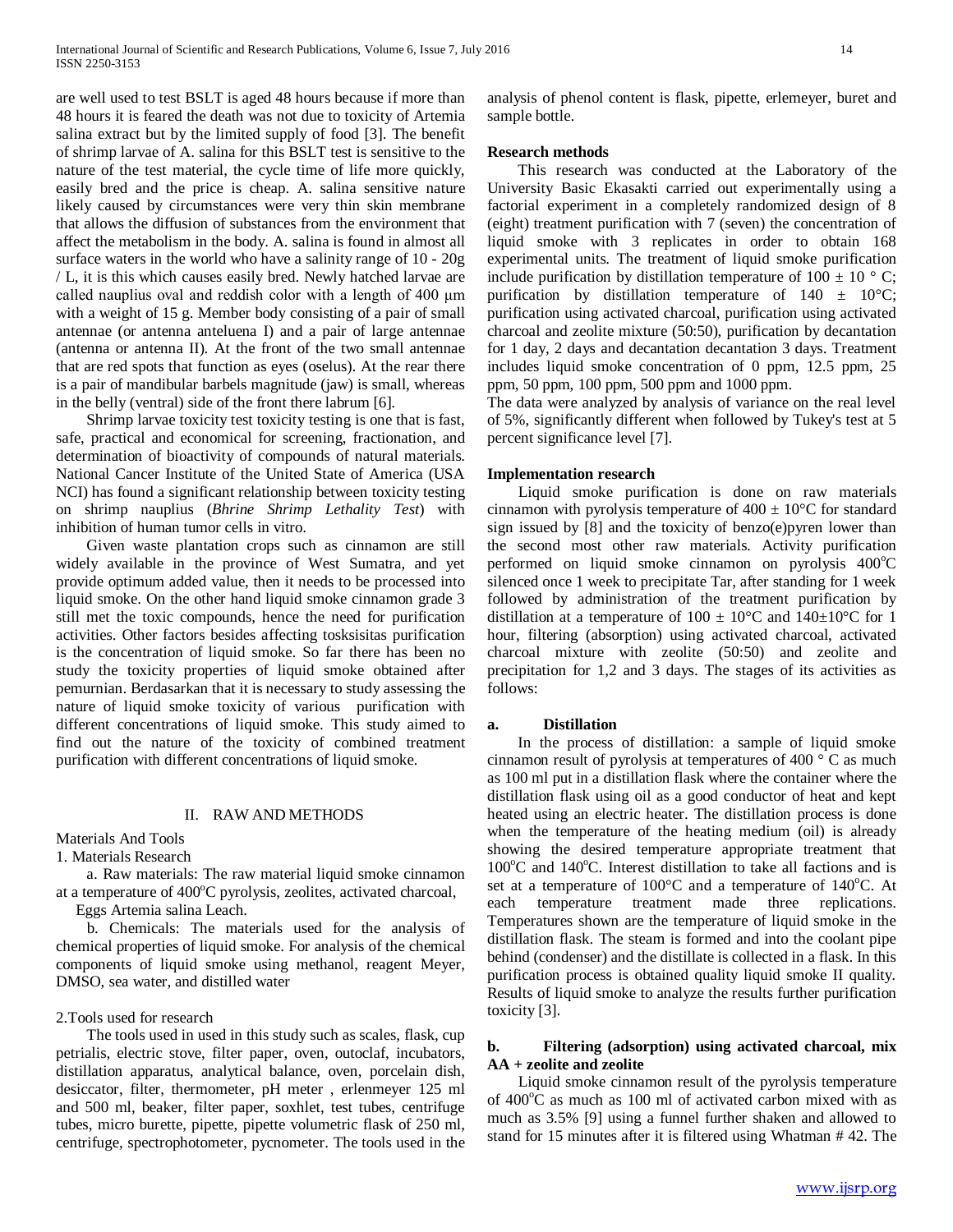same activities carried on zeolite materials and a mixture of both ready-made, after settling 15 minutes filtered through Whatman filter paper No. 42. The result of the purification was done subsequently repeated 3 times and analyzed toxicity [3].

## **c. Precipitation**

 Liquid smoke prepared cinnamon in a measuring cup of 100 ml each were then deposited / decantation for 1, 2 and 3 days is done with three replications. This treatment refers to the results of research [10]. Furthermore, the analysis of toxicity [3].

## **d. Uji cytotoxic liquid smoke method Brine Shrimp Lethality Test (BSLT) bioassay system [3], [11]with the phases of work as follows:**

Selection of eggs Artemia salina Leach

 Selection of shrimp eggs made by soaking the eggs in distilled water for one hour. Good egg will sink whereas unfavorable egg will float.

2. Preparation of larvae Artemia Salina Leach

 Preparation of shrimp larvae hatch shrimp done 48 hours before the test. Hatching eggs is done by immersing them in sea water sufficiently to illuminate the container that is not occupied by shrimp eggs with incandescent lights.

## **e**. **The division of the treatment group**

In this study, shrimp larvae were divided into five treatment groups at random, namely:

 1. Group K is 10 larvae shrimp fed with a liquid smoke concentrations of 0 ug / ml.

 2. The group P1 is 10 larvae shrimp fed liquid smoke with a concentration of 12.5 ug / ml in the media.

 3. P2 group is 10 larvae shrimp fed liquid smoke with a concentration of 25 ug / ml in the media.

 4. P3 group is 10 larvae shrimp fed with a liquid smoke concentration of 50 ug / ml in the media.

 5. P4 group is 10 larvae shrimp fed with a liquid smoke concentration of 100 ug / ml in the media.

 6. P5 group is 10 larvae shrimp fed liquid smoke with a concentration of 500 ug / ml in the media.

 7. P6 group is 10 larvae shrimp fed liquid smoke with a concentration of 1000 ug / ml in the media.

## **f. Implementation of toxicity tests**

 Test execution is done by first equalizing the final volume of liquid smoke results from the combined treatment of purification include purification by distillation temperature of  $100 \pm 10^{\circ}$ C; purification by distillation temperature of 140±10°C; purification using activated charcoal, purification using activated charcoal and zeolite mixture (50:50), purification by decantation for 1 day, 2 days and decantation decantation 3 days with different concentrations of liquid smoke includes 0 ppm, 12.5 ppm, 25 ppm, 50 ppm, 100 ppm, 500 ppm and 1000 ppm is diluted by adding seawater advance into each test tube until liquid smoke above were mixed, then just put shrimp larvae that have been aged 48 hours in a series of test tubes containing liquid smoke which has been prepared respectively of 10 animals so that the volume in each tube to 5 ml. Test tube and then placed under incandescent light illumination for 24 hours, then counted the number of dead shrimp larvae. Standard criteria to assess mortality of shrimp larvae is when the shrimp larvae showed no movement during several seconds of observation.

## **g. Data collected**

 The data collected are primary data obtained from the amount of shrimp larvae died 24 hours after treatment in each treatment combination purification with different concentrations of liquid smoke.

## **h. Hatching Eggs Artemia salina**

 Artemia soaked in fresh water for 15-30 minutes. Then soaked in 10 liters of seawater. Hatching temperature is 25-30 ° C and  $pH \pm \pm 6$ -7. The eggs will hatch after 18-24 hours and the larvae are called nauplii. Nauplii ready to test BST after these larvae was 48 hours.

## **i. Uji toxicity BST Extract Method**

 Liquid smoke results of the combined treatment of raw materials with different pyrolysis temperature taken 50 mg, each dissolved in 5 ml of methanol. Created dilution 1000, 500, 100, 50, 25,12,5 and 0 ug / ml. Testing is done by inserting 10 larvae of Artemia salina was 48 hours into glass jars already containing 1 ml solution of 4 ml of liquid smoke and seawater. After 24 hours, the number of dead larvae were calculated with the aid of a magnifying glass.

## **Experimental design**

 The study was conducted using a factorial experimental designs 8 x 7 with three replications system completely randomized design (CRD) in order to obtain 168 experimental units. A factor is a liquid smoke purification include purification by distillation temperature of  $100\pm10^{\circ}$ C; purification by distillation temperature of  $140 \pm 10^{\circ}$ C; purification using activated charcoal, purification using activated charcoal and zeolite mixture (50:50), purification by decantation for 1 day, 2 days and decantation decantation 3 days. Factor B level liquid smoke concentration is 0 ppm, 12.5 ppm, 50 ppm, 100 ppm, 500 ppm and 1000 ppm. The parameters measured were the number of dead Artemia 50% of the total larvae test. Then calculated  $LC_{50}$  values by entering the numbers probit (50% larval mortality trials).

## **Data analysis**

 BSLT the test data were analyzed using Sam [12] based on the calculation of the number of larvae were dead and the living. The death rate or mortality (%) is obtained by comparing the number of dead larvae divided by the total number.  $LC_{50}$  value is obtained by determining the value of probit, namely converting the value per cent of deaths by probit table. A substance is said to be active or toxic substances when the LC50 value of less than 1000 ppm to extract and less than 30 ppm of a compound [13]. Plotting data between probit with log concentration value will be obtained regression line:

 $y = a + bx$ 

Information

 $y = 50$  (expressed shrimp larvae that experienced the deaths of 50% after an incubation period of 24 hours).

 $b =$  interscp

 $a =$  slope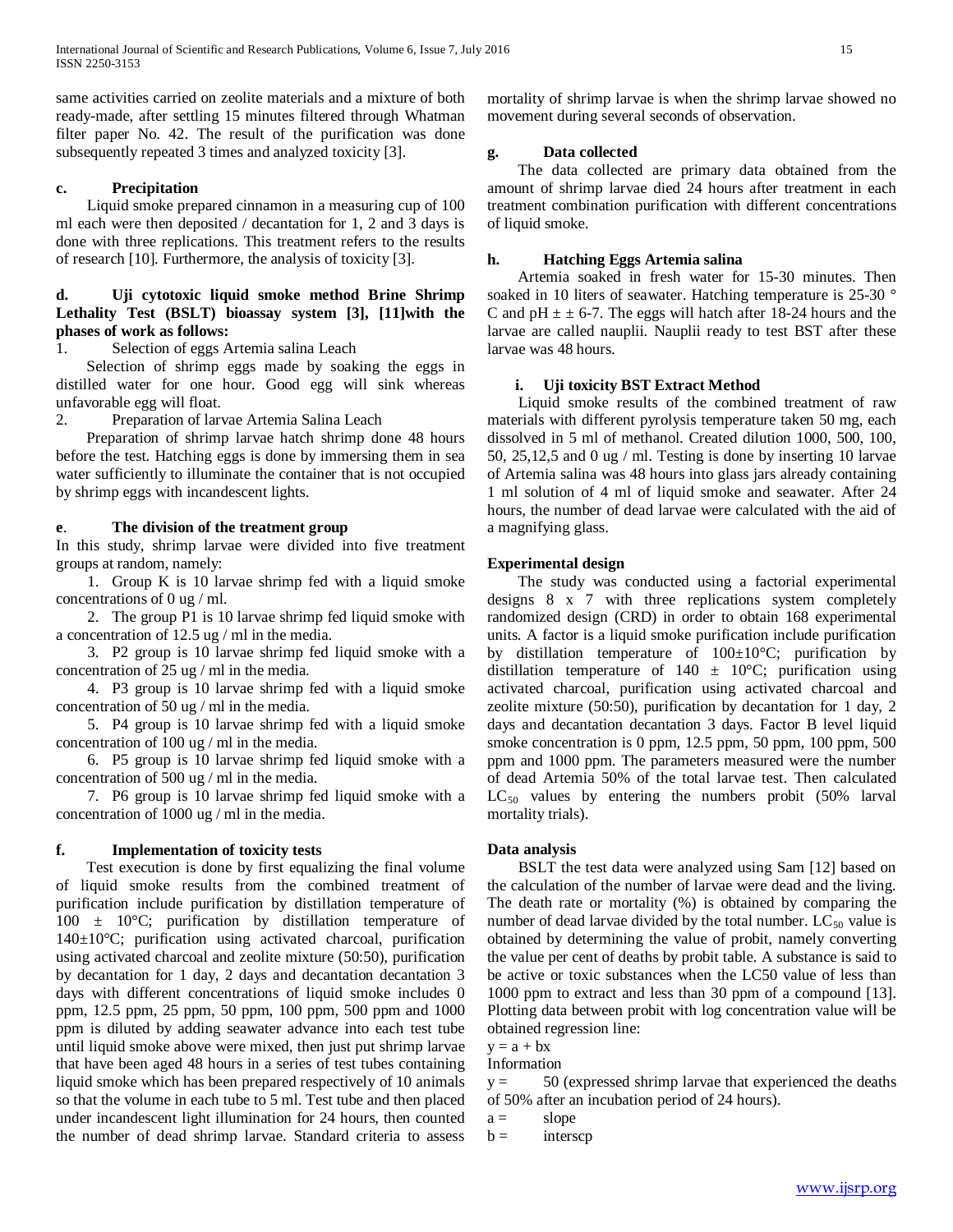$x =$  mcnyatakan concentration that causes death to 50% of larvae

## III. RESULTS AND DISCUSSION

 Toxicity test method Scrimp Brimp Lethality Test (BSLT) **a. Effect of purification of the liquid smoke toxicity properties of cinnamon**

 Based on analysis of variance scales of interaction between a combination of purification with different concentrations of liquid smoke to (%) mortality of Artemia means purification with different concentrations together affect the percentage of mortality of Artemia. For Probit ANOVA test on the toxicity due to differences purification treatment with different concentrations of liquid smoke did not show any interaction. Average test results of toxicity (%) mortality and Probit liquid smoke given purification treatment with different concentrations of liquid smoke can be seen in Table 1 below.

|  |  |  | Table 1. Summary of the average liquid smoke toxicity properties of cinnamon in a manner different purification |
|--|--|--|-----------------------------------------------------------------------------------------------------------------|
|  |  |  |                                                                                                                 |
|  |  |  |                                                                                                                 |
|  |  |  |                                                                                                                 |

| <b>Purification Liquid Smoke</b>       | <b>Mortalitas</b><br>$(\%)$ | Probit<br>(ppm) | $LC_{50}$<br>(ppm) | Regresi Equation |
|----------------------------------------|-----------------------------|-----------------|--------------------|------------------|
| 1. Destillation $100 \pm 10^{\circ}$ C | 24,762 d                    | 3,05            | 7,104              | $Y = 2,7891x +$  |
| 2. Destillation $140 \pm 10^{\circ}$ C | $35.238$ c                  | 3,38            |                    | 30,187           |
| 3. Activated charcoal filtering (AA) : | 46.667 ab                   | 3,90            |                    | $r^2 = 0,6498$   |
| 3.5%                                   |                             |                 |                    |                  |
| 4. Activated charcoal filtering (AA)   | 44.286 b                    | 278.57          |                    |                  |
| $+$ Zeolit (Z) comparison 50:50as      |                             |                 |                    |                  |
| such us $3.5\%$                        |                             |                 |                    |                  |
| 5. Filtering Zeolit $(Z)$ : 3,5%       | 48.095 ab                   | 507,71          |                    |                  |
| 6. The deposition for 1 day            | 46.667 ab                   | 180,90          |                    |                  |
| 7. The deposition for 2 day            | 46.667 ab                   | 6,02            |                    |                  |
| 8. The deposition for 3 day            | 49.524 a                    | 4,55            |                    |                  |

\* Different superscript letters in columns averaging showed significant difference (P <0.05)

 In table 1 shows the average% mortality of Artemia salina in the deposition treatment for 3 days showed the greatest mortality rate (49.524%) was not significantly different from the deposition of 1.2 days, with zeolite filtration, and filtration with activated charcoal and significantly different treatments other. This means that liquid smoke cinnamon by precipitation possess higher mortality compared with other purification. A high percentage of mortality which means the effect of toxins in the smoke liquid such as cinnamon aldehyde compounds, ketone, phenol gives toxic effects, it is shown by the death of Artemia salina.

 In the liquid smoke purification by distillation temperature of 100°C shows the percentage of deaths Artemia lower than the temperature of  $140^{\circ}$ C. It is suspected the higher the temperature of distillation will lead to a growing number of chemical compounds are formed, causing a higher toxic effects. BSLT toxicity tests carried out by determining the  $LC_{50}$  value of the activity of the active components of the plant against the larvae of Artemia salina Leach. An extract is said to be toxic by the methods BSLT if the extract can kill 50% of test animals at concentrations of less than 1000 ppm [3].

 Toxicity tests conducted on different purification indicate  $LC_{50}$  values of 7.104 ppm means to kill as many as 50% Artemia require liquid smoke of 7.104 ppm. This shows that the liquid smoke compounds from different purification has the potential acute toxicity by BSLT method and can be developed as anticancer because LC50 <30 ppm [13]. Based on regression analysis that shows how different purification relationships that are not so closely to the value probit with  $R^2$  values of 0.6498. According to [14] said the potential for acute toxicity possessed

liquid smoke is influenced by the content of secondary metabolites which owned the extract. The presence of the flavonoid extract in the cell environment, causing the OH groups in flavonoids bind to the cell membrane integral proteins. This causes terbendungnya active transport of Na  $+$  - K  $+$ . Active transport stop influx of  $Na + ions$  causes uncontrolled into the cells, causing rupture of the cell membrane. Rupture of cell membranes that causes the death of larvae of Artemia salina.

 BSLT toxicity test method is acute toxicity test where the toxic effect of a compound is determined in a short time, which ranges up to 24 hours after administration of the test dose [3]. BSLT method chosen because it is one of the methods bioactivity that is easy, fast, cheap and accurate. This method is often used to determine the toxicity of the nature/botanical extracts as well as for screening compounds for their anticancer positive correlation between the methods BSLT with cytotoxic test using cancer cell cultures [15]. BSLT toxicity tests carried out by determining the  $LC_{50}$  value of the activity of the active components of liquid smoke to larva Artemia salina Leach. A liquid smoke is said to be toxic by the methods BSLT if liquid smoke can cause death of 50% of test animals at concentrations of less than 1000 ppm [3]. Toxicity testing of liquid smoke is done 3 times (triplo). Larval mortality data obtained are processed by probit analysis formulated by [5] for determining the  $LC_{50}$  values at 95% confidence level.

## **b. Effect of concentration of liquid smoke to the nature of the toxicity**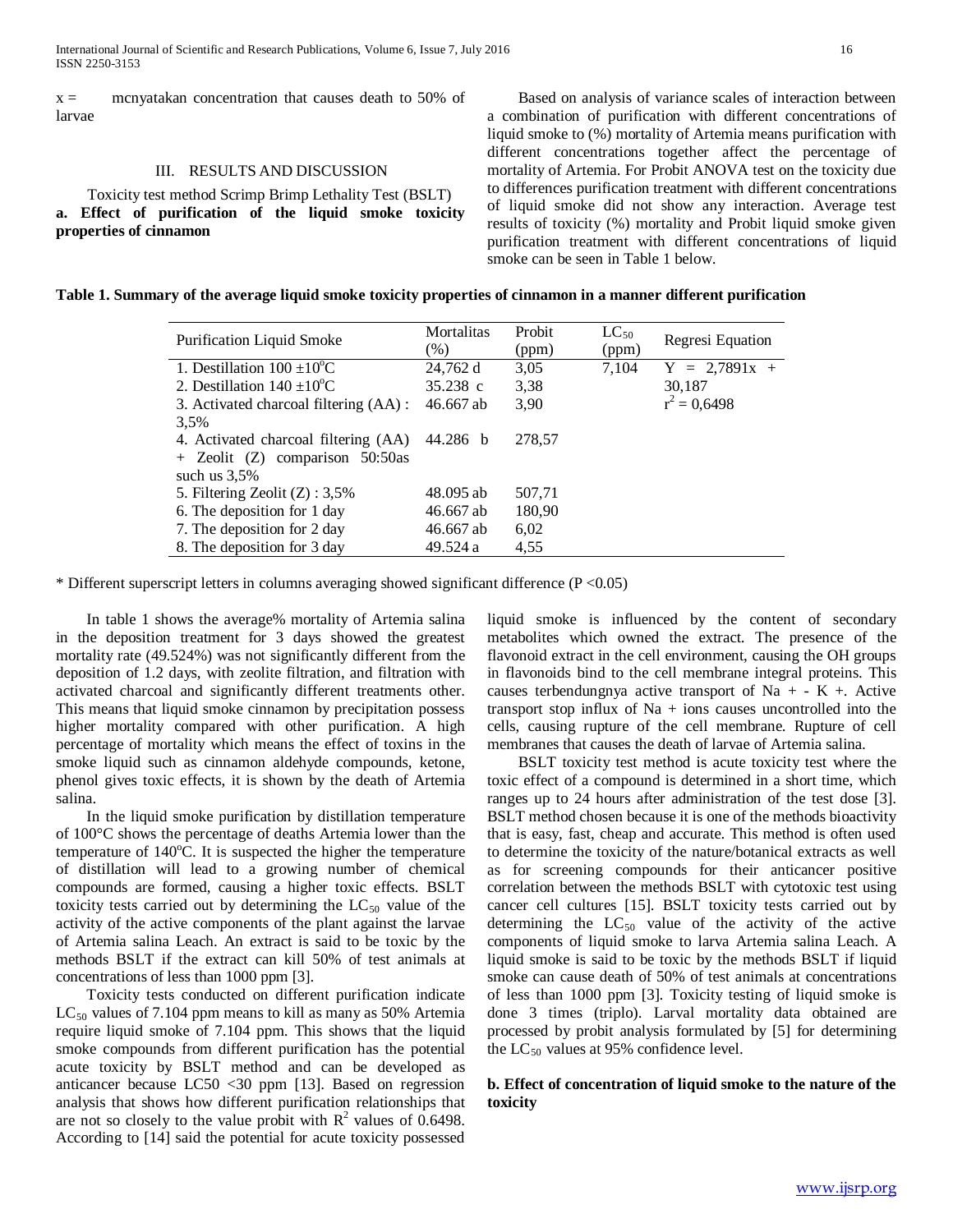Average test results of toxicity (%) mortality and Probit liquid smoke treatment given different concentrations of liquid

smoke can be seen in table 2 below.

| Liquid<br>Smoke<br>Concentration | Mortalitas<br>(%) | Probit | LC <sub>50</sub> | Regresi equation                     |
|----------------------------------|-------------------|--------|------------------|--------------------------------------|
| 1. $0$ ppm                       | 0,0000f           | 1.71   | 343,02<br>ppm    | 0.0712x<br>Y<br>$=$<br>$+$<br>25,577 |
| 2. 12,5 ppm                      | 5,4167 e          | 156,37 |                  | $R2 = 0.5464$                        |
| 3. 25 ppm                        | 16,667 d          | 331,56 |                  |                                      |
| 4.50 ppm                         | 39,583 c          | 201,98 |                  |                                      |
| 5.100 ppm                        | 75,000 b          | 248,58 |                  |                                      |
| $6.500$ ppm                      | 78,750 b          | 5.59   |                  |                                      |
| 7.1000 ppm                       | 83.750 a          | 6,29   |                  |                                      |

**Table 2. Activities average liquid smoke toxicity properties of cinnamon with different concentrations of liquid smoke to the bacteria E. coli with that diffusion method.**

\* Different superscript letters in columns averaging showed significant difference (P <0.05)

 In Table 2 shows the phenomenon that the higher the concentration of liquid smoke is used there will be an increase in the percentage of deaths Artemia salina. This means that the higher the concentration of liquid smoke is used then the concentration of liquid smoke will become increasingly concentrated, so the percentage of mortality of Artemia salina also be increased. Toxicity tests conducted on liquid smoke from the way different purification indicate LC50 values of 343.02 ppm means to kill Artemia 50% require liquid smoke at 343.02 ppm. This shows that the concentration of liquid smoke in a manner different purification does not have the potential for acute toxicity according to the method BSLT and can not be developed as anticancer ie  $LC_{50}$  value <30 ppm [16]. Based on the regression line that means different purification showed a strong relationship with R2 0.5464. The appearance of the image regression line shows the increase in value when the concentration of liquid smoke probit raised except liquid smoke concentration of 500 ppm and 1000 ppm. It is alleged by the higher concentration of liquid smoke, the more there are compounds such as aldehydes, ketones and phenols, causing the value of probit tendency to rise. The compounds are secondary metabolites include saponins and glycosides. Such compounds can act as stomach poisoning or stomach poison. Therefore, when these compounds into the body of larvae, larval digestive system will be disrupted. In addition, these compounds inhibit the taste receptors in the mouth of the larvae. This resulted in the larvae fail to get a taste stimulus that can not recognize the food. As a result, the larvae die of starvation [17], [18].

## **c. Effect of purification and concentration of liquid smoke to the nature of the toxicity**

 The observation of the average results of toxicity tests given liquid smoke purification treatment with different concentrations of liquid smoke to  $(\%)$  mortality of Artemia, probit and  $LC_{50}$ value can be seen in Table 3 below.

| Purification                              | Liquid<br>Smoke<br>Concentration | log<br>kons | (%) mortalitas         | Probit            | LC<br>50<br>(ppm) | Regresi equation                                |
|-------------------------------------------|----------------------------------|-------------|------------------------|-------------------|-------------------|-------------------------------------------------|
| Destillation<br>$100 + 10$ <sup>o</sup> C | $0$ ppm                          | $\theta$    | $0\pm 0.00$ n          | $0\pm 0,00a$      |                   | $Y = 0$ ; r2 =<br>#N/A<br>$Y=0,5161x+$          |
|                                           | $12.5$ ppm                       | 1.097       | $3.333 \pm 5.77$ mn    | $3.163 \pm 1.73a$ | 90.88             | 3,0939<br>$r^2=0,2593$<br>$0,873x+$<br>Y<br>$=$ |
|                                           | 25 ppm                           | 1.398       | $10\pm0.00$ lmn        | $3.718 \pm 0.00a$ | 42.68             | 12,74<br>$r^2 = 0,4801$<br>$Y = 1.7851x +$      |
|                                           | 50 ppm                           | 1.699       | $26.667 \pm 5,77$ ijkl | $4.378 \pm 0,00a$ | 10.34             | 31.55<br>$r^2 = 0,3901$<br>$Y = 4,9205x +$      |
|                                           | $100$ ppm                        | 2           | $43.333 \pm 5.77$ ghi  | $4.831 \pm 5.77a$ | 0.58              | 52.858<br>$r^2 = 0,5648$                        |

**Table 3. Percentage of Artemia salina mortality (%), the value of Probit, LC50 and the regression equation by giving treatment purification with different concentrations of liquid smoke**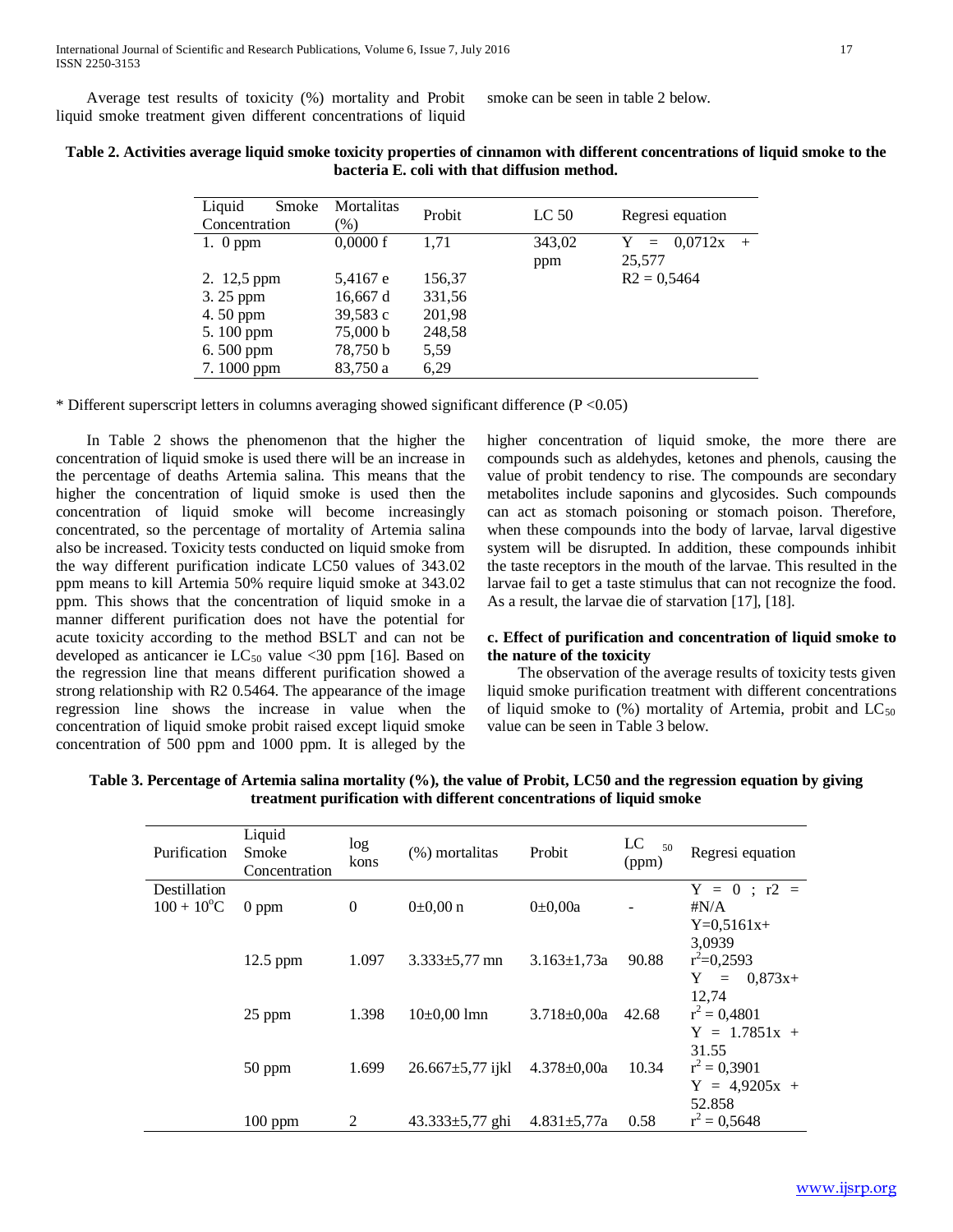|                           |            |                  |                           |                   |       | $Y = 5.5165x +$                   |
|---------------------------|------------|------------------|---------------------------|-------------------|-------|-----------------------------------|
|                           | 500 ppm    | 2.69             |                           |                   | 0.71  | 53.925<br>$r^2 = 0,6394$          |
|                           |            |                  | $43.333 \pm 5,77$ ghi     | $4.831 \pm 5,77a$ |       | $Y = 5,9124 +$                    |
|                           |            |                  |                           |                   |       | 57,144                            |
|                           | 1000 ppm   | 3                | $46.667 \pm 5,77$ fgh     | $4.917 \pm 5,77a$ | 40.33 | $r2 = 0.6712$                     |
| Destillation              |            |                  |                           |                   |       | $Y = 0$ ; r2 =                    |
| $140 + 10$ <sup>o</sup> C | $0$ ppm    | $\boldsymbol{0}$ | $0\pm 0,00$ n             | $0 \pm 0,00a$     |       | $\sharp N/A$                      |
|                           |            |                  |                           |                   |       | $Y=0,5161x+$<br>3,0939            |
|                           | 12.5 ppm   | 1.097            | $3.333 \pm 5,77$ mn       | $3.163 \pm 1,73a$ | 90.88 | $r^2=0,2593$                      |
|                           |            |                  |                           |                   |       | $Y =$<br>$0,873x+$                |
|                           |            |                  | $16.667 \pm 5,77$         |                   |       | 12,74                             |
|                           | 25 ppm     | 1.398            | klmn                      | $4.034 \pm 5,77a$ | 42.68 | $r^2 = 0,4801$                    |
|                           |            |                  |                           |                   |       | $Y = 1.7851x +$                   |
|                           |            |                  |                           |                   |       | 31.55                             |
|                           | 50 ppm     | 1.699            | 36.667 $\pm$ 5,77 hij     | $4.660 \pm 0,00a$ | 10.34 | $r^2 = 0,3901$<br>$Y = 4,9205x +$ |
|                           |            |                  |                           |                   |       | 52.858                            |
|                           | $100$ ppm  | $\overline{2}$   | $60.000 \pm 10$ efg       | $5.253 \pm 0.00a$ | 0.58  | $r^2 = 0,5648$                    |
|                           |            |                  |                           |                   |       | $Y = 5.5165x +$                   |
|                           |            |                  | $63.333 \pm 11,55$        |                   |       | 53.925                            |
|                           | $500$ ppm  | 2.69             | def                       | $5.340 \pm 0.00a$ | 0.71  | $r^2 = 0,6394$                    |
|                           |            |                  |                           |                   |       | $Y = 5,9124 +$                    |
|                           | 1000 ppm   | 3                | 66.667 $\pm$ 5,77 cde     | $5.432 \pm 0.00a$ | 40.33 | 57,144<br>$r2 = 0.6712$           |
| activated                 |            |                  |                           |                   |       | $Y = 0$ ; r2 =                    |
| charcoal                  |            |                  |                           |                   |       | $\sharp N/A$                      |
| (AA)                      | $0$ ppm    | $\boldsymbol{0}$ | $0.000 \pm 0.00$ n        | $0\pm0.00a$       |       |                                   |
|                           |            |                  |                           |                   |       | $Y=0,5161x+$                      |
|                           |            |                  |                           |                   |       | 3,0939                            |
|                           | 12.5 ppm   | 1.097            | $6.667 \pm 5,77$ mn       | $3.501 \pm 1.73a$ | 90.88 | $r^2=0,2593$<br>$= 0,873x+$<br>Y  |
|                           |            |                  | $16.667 \pm 5,77$         |                   |       | 12,74                             |
|                           | 25 ppm     | 1.398            | klmn                      | $4.034 \pm 0.57a$ | 42.68 | $r^2 = 0,4801$                    |
|                           |            |                  |                           |                   |       | $Y = 1.7851x +$                   |
|                           |            |                  |                           |                   |       | 31.55                             |
|                           | 50 ppm     | 1.699            | 40.000±10 hi              | $4.747 + 0.57a$   | 10.34 | $r^2 = 0,3901$                    |
|                           |            |                  |                           |                   |       | $Y = 4,9205x +$                   |
|                           | $100$ ppm  | 2                | 86.667±5,77 ab            | $6.112 \pm 0.57a$ | 0.58  | 52.858<br>$r^2 = 0,5648$          |
|                           |            |                  |                           |                   |       | $Y = 5.5165x +$                   |
|                           |            |                  |                           |                   |       | 53.925                            |
|                           | 500 ppm    | 2.69             | $86.667 \pm 5,77$ ab      | $6.112 \pm 0.57a$ | 0.71  | $r^2 = 0,6394$                    |
|                           |            |                  |                           |                   |       | $Y = 5,9124 +$                    |
|                           |            |                  |                           |                   |       | 57,144                            |
| Zeolit<br>$^{+}$          | 1000 ppm   | 3                | 90.000 $\pm$ 0,00 a       | $6.282 \pm 0.00a$ | 40.33 | $r2 = 0.6712$<br>$Y = 0$ ; r2 =   |
| AA                        | $0$ ppm    | $\boldsymbol{0}$ | $0.000 \pm 0,00$ n        | $0 \pm 0,00a$     |       | $\sharp N/A$                      |
|                           |            |                  |                           |                   |       | $Y=0,5161x+$                      |
|                           |            |                  |                           |                   |       | 3,0939                            |
|                           | $12.5$ ppm | 1.097            | $6.667 \pm 5,77$ mn       | $3.501 \pm 2,14a$ | 90.88 | $r^2=0,2593$                      |
|                           |            |                  |                           |                   |       | $Y =$<br>$0,873x+$                |
|                           | 25 ppm     | 1.398            | $16.667 \pm 5,77$<br>klmn | $4.034 \pm 2,40a$ | 42.68 | 12,74<br>$r^2 = 0,4801$           |
|                           |            |                  |                           |                   |       | $Y = 1.7851x +$                   |
|                           |            |                  |                           |                   |       | 31.55                             |
|                           | 50 ppm     | 1.699            | 46.667 $\pm$ 5,77 fgh     | $4.917 \pm 0.57a$ | 10.34 | $r^2 = 0,3901$                    |
|                           | $100$ ppm  | 2                | 70.000±10 bcde            | $5.524 \pm 0,00a$ | 0.58  | $Y = 4,9205x +$                   |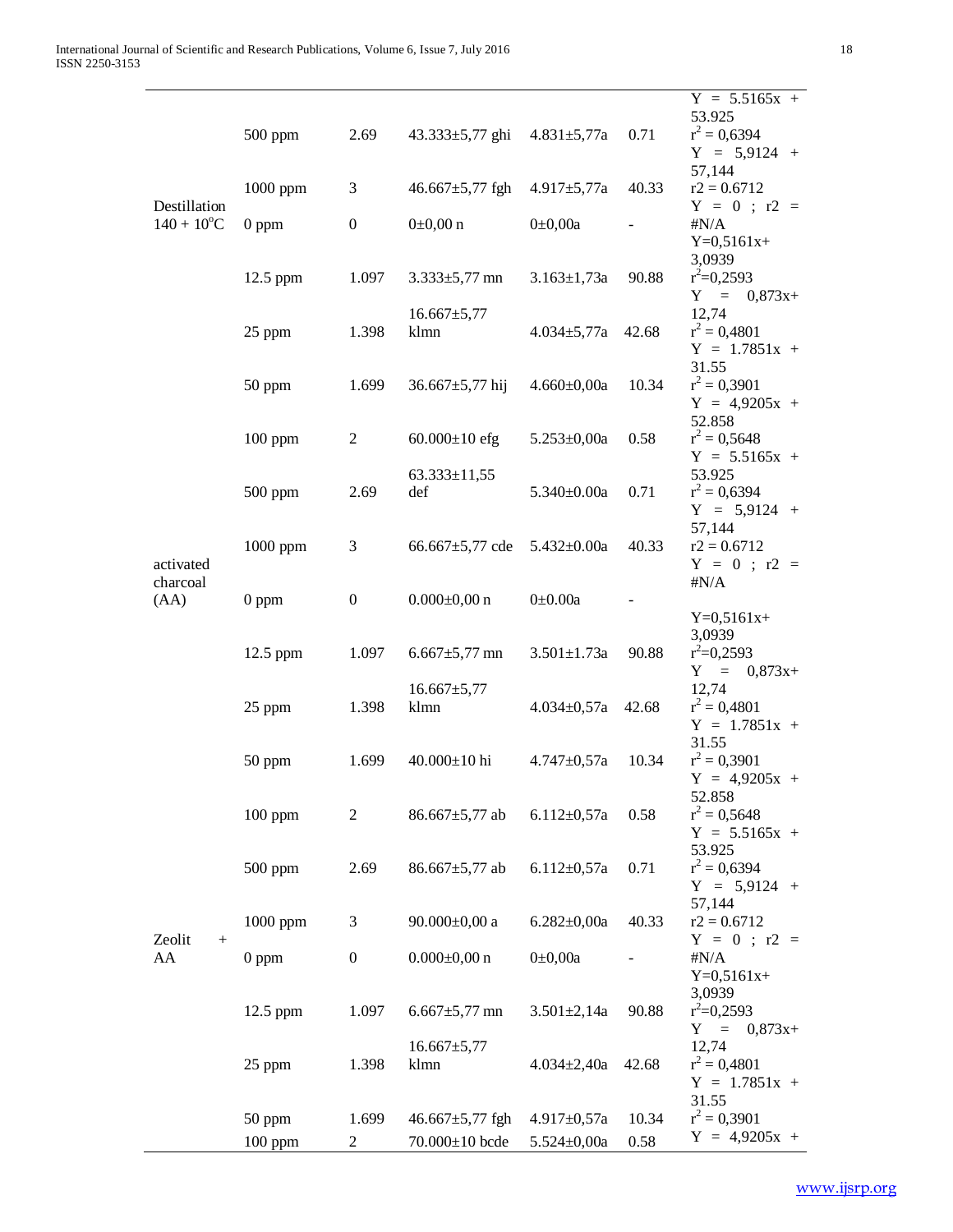|                         |            |                  |                           |                   |       | 52.858<br>$r^2 = 0,5648$<br>$Y = 5.5165x +$                     |
|-------------------------|------------|------------------|---------------------------|-------------------|-------|-----------------------------------------------------------------|
|                         | $500$ ppm  | 2.69             | $80.000 \pm 10$ abcd      | $5.842 \pm 0.57a$ | 0.71  | 53.925<br>$r^2 = 0,6394$<br>$Y = 5,9124 +$                      |
| Zeolit $(Z)$            | 1000 ppm   | 3                | $90.000 \pm 10$ a         | $6.282 \pm 1,52a$ | 40.33 | 57,144<br>$r2 = 0.6712$                                         |
|                         | $0$ ppm    | $\boldsymbol{0}$ | $0.000 \pm 0,00$ n        | $0 \pm 0,00a$     |       | $Y = 0$ ; r2 =<br># $N/A$<br>$Y=0,5161x+$                       |
|                         | 12.5 ppm   | 1.097            | $3.333 \pm 5,77$ mn       | $3.163 \pm 1,73a$ | 90.88 | 3,0939<br>$r^2=0,2593$<br>$Y =$<br>$0,873x+$                    |
|                         | 25 ppm     | 1.398            | $20.000 \pm 0,00$<br>jklm | $4.158 \pm 0.00a$ | 42.68 | 12,74<br>$r^2 = 0,4801$<br>$Y = 1.7851x +$                      |
|                         | 50 ppm     | 1.699            | $43.333 \pm 5,77$ ghi     | $4.831 \pm 2,74a$ | 10.34 | 31.55<br>$r^2 = 0,3901$<br>$Y = 4,9205x +$                      |
|                         | $100$ ppm  | 2                | $86.667 \pm 5,77$ ab      | $6.112 \pm 3.37a$ | 0.58  | 52.858<br>$r^2 = 0,5648$<br>$Y = 5.5165x +$                     |
|                         | $500$ ppm  | 2.69             | $90.000 \pm 0.00$ a       | $6.282 \pm 0.00a$ | 0.71  | 53.925<br>$r^2 = 0,6394$<br>$Y = 5,9124 +$                      |
| The                     | 1000 ppm   | 3                | 93.333 $\pm$ 5,77 a       | $6.948 \pm 1,15a$ | 40.33 | 57,144<br>$r2 = 0.6712$<br>$Y = 0$ ; r2 =                       |
| deposition<br>for 1 day | $0$ ppm    | $\boldsymbol{0}$ | $0.000 \pm 0,00$ n        | $0 \pm 0,00a$     |       | $\sharp N/A$<br>$Y=0,5161x+$                                    |
|                         | $12.5$ ppm | 1.097            | $6.667 \pm 5,77$ mn       | $3.501 \pm 1,73a$ | 90.88 | 3,0939<br>$r^2=0,2593$<br>Y<br>$\epsilon = 1$<br>$0,873x+$      |
|                         | 25 ppm     | 1.398            | $16.667 \pm 5,77$<br>klmn | $4.034 \pm 2.14a$ | 42.68 | 12,74<br>$r^2 = 0,4801$<br>$Y = 1.7851x +$                      |
|                         | 50 ppm     | 1.699            | $33.333 \pm 5,77$<br>hijk | $4.568 \pm 0,00a$ | 10.34 | 31.55<br>$r^2 = 0,3901$<br>$Y = 4,9205x +$<br>52.858            |
|                         | $100$ ppm  |                  |                           |                   |       |                                                                 |
|                         |            | 2                | $86.667 \pm 5,77$ ab      | $6.112 \pm 0.57a$ | 0.58  | $r^2 = 0,5648$<br>$Y = 5.5165x +$                               |
|                         | $500$ ppm  | 2.69             | $90.000 \pm 0,00$         | $6.282 \pm 0,00a$ | 0.71  | 53.925<br>$r^2 = 0,6394$<br>$Y = 5,9124 +$                      |
| The                     | 1000 ppm   | 3                | 93.333 $\pm$ 5,77 a       | $6.948 \pm 1,15a$ | 40.33 | 57,144<br>$r2 = 0.6712$                                         |
| deposition<br>for 2 day | $0$ ppm    | $\boldsymbol{0}$ | $0.000 \pm 0,00$ n        | $0 \pm 0,00a$     |       |                                                                 |
|                         | 12.5 ppm   | 1.097            | $3.333 \pm 5,77$ mn       | $3.163 \pm 1,73a$ | 90.88 | $Y = 0$ ; r2 =<br># $N/A$                                       |
|                         | 25 ppm     | 1.398            | $16.667 \pm 5,77$<br>klmn | $4.034 \pm 0.58a$ | 42.68 | $Y=0,5161x+$<br>3,0939<br>$r^2=0,2593$<br>Y<br>$=$<br>$0,873x+$ |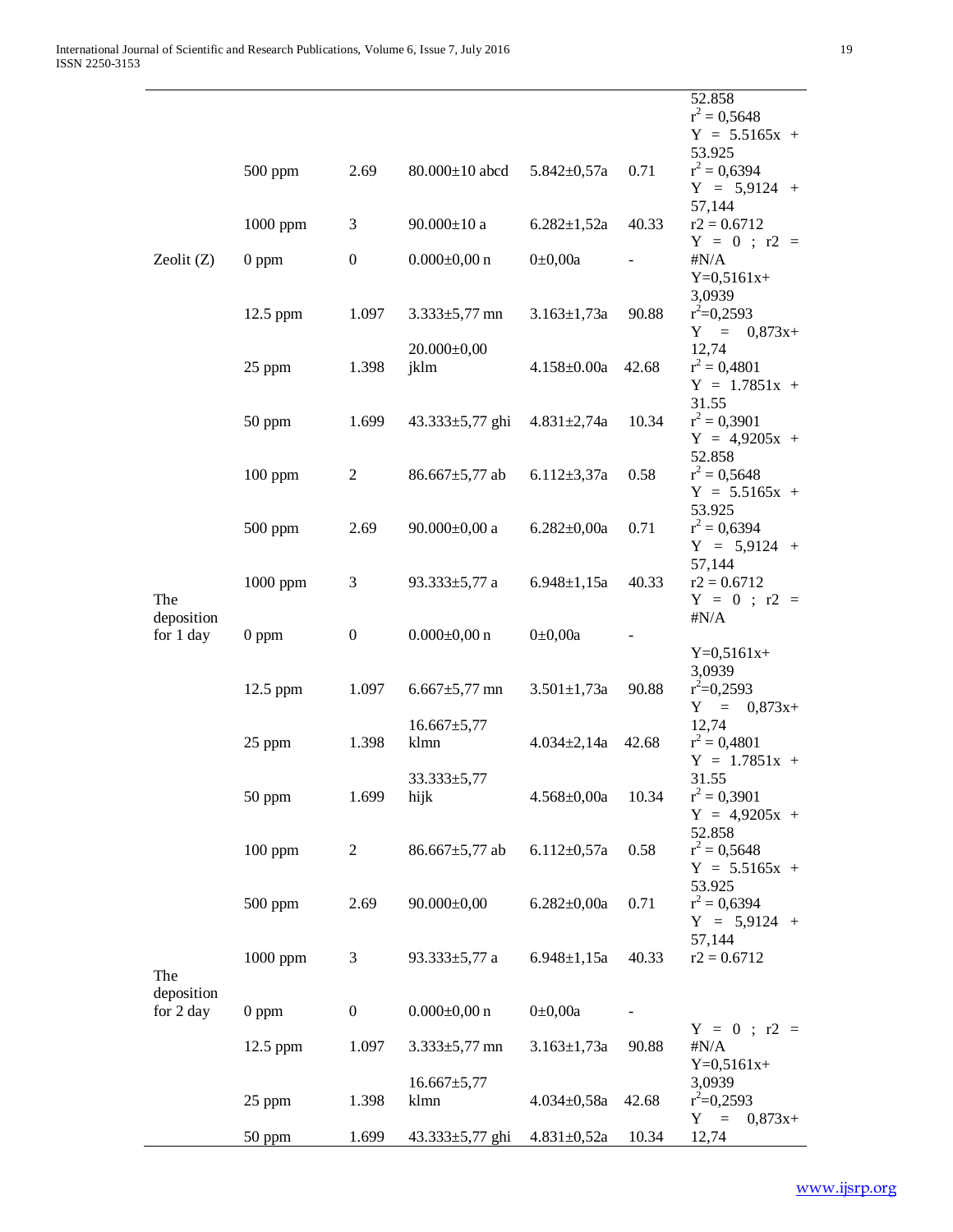|            |           |                |                       |                   |       | $r^2 = 0,4801$  |
|------------|-----------|----------------|-----------------------|-------------------|-------|-----------------|
|            |           |                |                       |                   |       | $Y = 1.7851x +$ |
|            |           |                |                       |                   |       | 31.55           |
|            | $100$ ppm | $\overline{2}$ | $83.333 \pm 5,77$ abc | $5.966 \pm 0.25a$ | 0.58  | $r^2 = 0,3901$  |
|            |           |                |                       |                   |       | $Y = 4,9205x +$ |
|            |           |                |                       |                   |       | 52.858          |
|            | $500$ ppm | 2.69           | $86.667 \pm 5,77$ ab  | $6.112 \pm 0.25a$ | 0.71  | $r^2 = 0,5648$  |
|            |           |                |                       |                   |       | $Y = 5.5165x +$ |
|            |           |                |                       |                   |       | 53.925          |
|            | 1000 ppm  | 3              | 93.333 $\pm$ 5,77 a   | $6.948 \pm 1,40a$ | 40.33 | $r^2 = 0,6394$  |
| The        |           |                |                       |                   |       | $Y = 5,9124 +$  |
| deposition |           |                |                       |                   |       | 57,144          |
| for 3 day  | $0$ ppm   | $\mathbf{0}$   | $0.000 \pm 0.00$ n    | $0 \pm 0,00a$     |       | $r2 = 0.6712$   |
|            |           |                |                       |                   |       | $Y=0,5161x+$    |
|            |           |                | $10.000 \pm 10,00$    |                   |       | 3,0939          |
|            | 12.5 ppm  | 1.097          | lmn                   | $3.718 \pm 2.28a$ | 90.88 | $r^2=0,2593$    |
|            |           |                |                       |                   |       | $Y = 0.873x+$   |
|            |           |                | $20.000 \pm 0.00$     |                   |       | 12,74           |
|            | 25 ppm    | 1.398          | jklm                  | $4.158 \pm 0,00a$ | 42.68 | $r^2 = 0,4801$  |
|            |           |                |                       |                   |       | $Y = 1.7851x +$ |
|            |           |                |                       |                   |       | 31.55           |
|            | 50 ppm    | 1.699          | $46.667 \pm 5,77$ fgh | $4.917 \pm 0.15a$ | 10.34 | $r^2 = 0,3901$  |
|            |           |                |                       |                   |       | $Y = 4,9205x +$ |
|            |           |                |                       |                   |       | 52.858          |
|            | $100$ ppm | $\overline{2}$ | $83.333 \pm 5,77$ abc | $5.966 \pm 0.25a$ | 0.58  | $r^2 = 0,5648$  |
|            |           |                |                       |                   |       | $Y = 5.5165x +$ |
|            |           |                |                       |                   |       | 53.925          |
|            | $500$ ppm | 2.69           | $90.000 \pm 0,00$ a   | $6.282 \pm 0.00a$ | 0.71  | $r^2 = 0,6394$  |
|            |           |                |                       |                   |       | $Y = 5,9124 +$  |
|            |           |                |                       |                   |       | 57,144          |
|            | 1000 ppm  | 3              | $96.667 \pm 5,77$ a   | $6.808 \pm 1,41a$ | 40.33 | $r2 = 0.6712$   |

Description: \* Different superscript letters in columns averaging showed significant difference (P <0.05)

 Based on Table 3 above shows that the higher the concentration of liquid smoke used in each purification the higher the number of toxicity. This is presumably due to the higher concentration of liquid smoke is used then the concentration was so high that the higher the level of toxicity. Based on the way of purification that purification by distillation at 100°C showed the lowest toxicity levels at various concentration levels of liquid smoke is used. It is presumed by purification by distillation would vaporize many toxic substances contained in the liquid smoke so that the nature of toxicity becomes lower.

 Toxicity tests conducted on liquid smoke cinnamon in a manner different purification and concentration of different shows  $LC_{50}$  values at a concentration of liquid smoke 0 of 0 ppm, 12.5 ppm concentration of 90.88 ppm, 25 ppm of 42.68 ppm , concentration of 50 ppm 10.34 ppm, 100 ppm concentration was 0.58 ppm, 500 ppm concentration was 0.71 ppm and 1000 ppm of 40.33 ppm. According [19], the level of toxicity of a pollutant in the fish can be divided into the following criteria: (a) <1 mg / L classified Very high,  $1-10$  mg / L is classified, 10-100 mg / L relatively mild and> 100 mg / L relatively mild. Based on the above criteria, the LC50 values at liquid smoke cinnamon purification with different concentrations of liquid smoke has a very high level of toxicity to moderate. Potential acute toxicity possessed liquid smoke is influenced by

the content of secondary metabolites which owned the liquid smoke. According to [14], the flavonoid extract in the cell environment, causing the OH groups in flavonoids bind to the cell membrane integral proteins. This causes unstoppable active transport of Na  $+$  - K  $+$ . Active transport stop influx of Na  $+$  ions causes uncontrolled into the cells, causing rupture of the cell membrane. Rupture of cell membranes that causes the death of larvae of Artemia salina.

In addition to flavonoids, there are some secondary metabolites are present in liquid smoke. The compounds are secondary metabolites include saponins and glycosides. Such compounds can act as stomach poisoning or stomach poison. Therefore, when these compounds into the body of the larvae, the larvae digestive system will be disrupted. In addition, these compounds inhibit the taste receptors in the mouth of the larvae. This resulted in the larvae fail to get a taste stimulus that can not recognize the food. As a result, the larvae die of starvation [17], [18].

#### IV. CONCLUSION

 1. The percentage mortality on treatment purification liquid smoke wood contained in the purification treatment of liquid smoke decantation for 3 days at 49.524 mm / ppb, probit value of